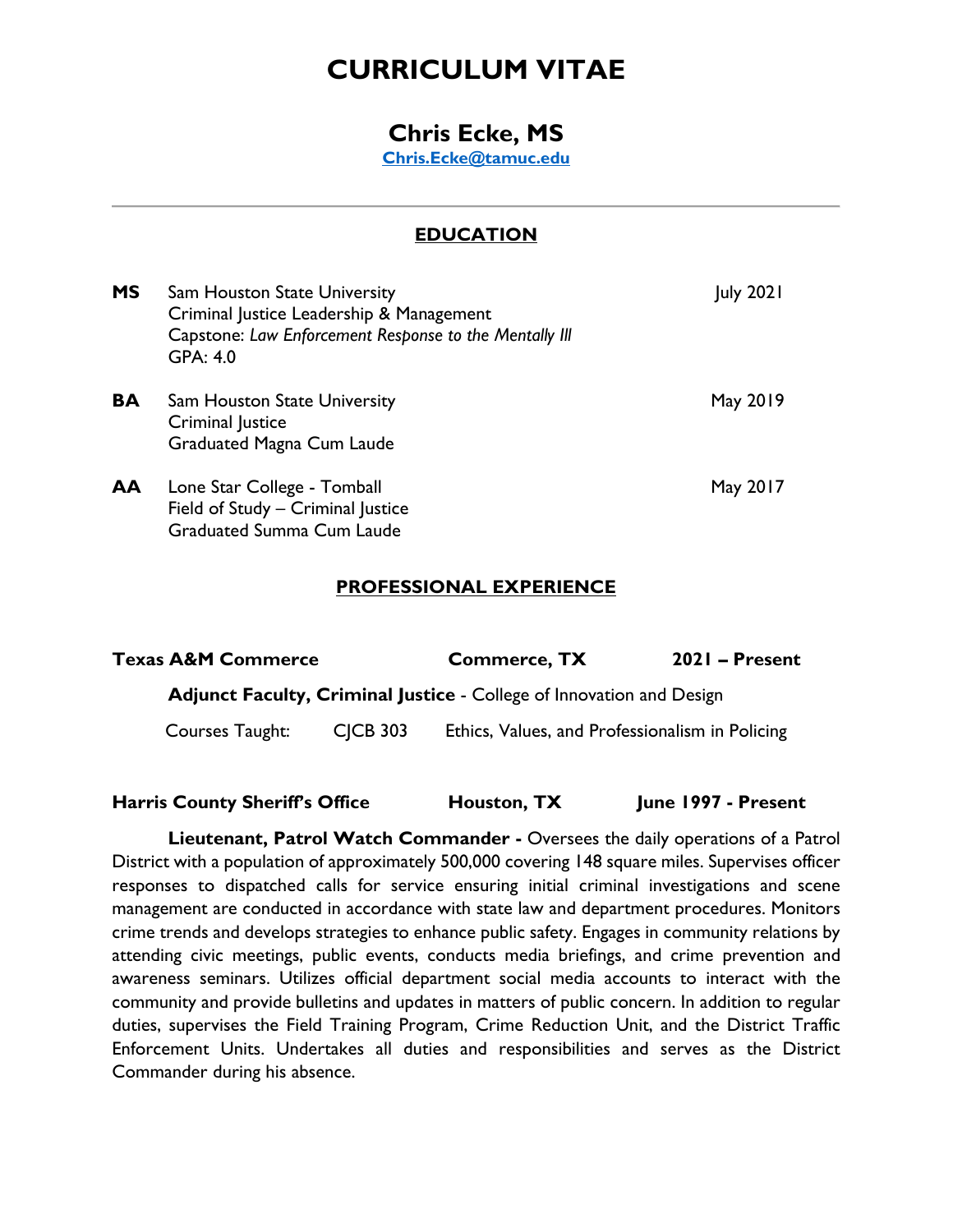**Lieutenant, Jail Watch Commander -** Responsible for care, custody, and control of 4000 inmates in the largest County Jail in the State of Texas. Supervised up to 200 Detention Officers and staff members conducting daily jail operations. Ensured compliance with State Law, Department Policy, and the Texas Commission on Jail Standards with daily operating procedures, mandated staffing requirements, food service, religious services, grievances, visitation, and inmate count. Reviewed all Use of Force occurrences and conducted internal investigations.

**Sergeant, Patrol Supervisor -** First line supervisor responsible for leadership, management, and administration of Patrol Deputies. Managed dispatched calls for service and response times. Ensured the most effective and efficient allocation of resources to ensure public safety. Reviewed highly detailed official offense reports to ensure clear and concise language and grammatical correctness. Provided feedback for necessary corrections prior to report approval. Conducted annual written performance evaluations and related performance counseling. Compiled monthly statistical reports and ensured deadline submissions were met.

**Sergeant, Crime Control Division -** Supervised a Crime Control Team responsible for crime reduction operations in the highest crime areas within Harris County. Partnered with and assisted HIDTA, MAGTF, Narcotics, Vice, DEA, and ATF. Led a Special Response Group (SRG) Squad responsible for rapid deployment to incidents of civil unrest and potential violent protests occurring within Harris County as well as bordering Counties when requested.

**Deputy, Patrol -** Responded to dispatched calls for service and conducted initial investigations, including but not limited to, shootings, robberies, assaults, burglaries, and thefts. Prepared detailed offense reports, collected, packaged, and submitted evidence and provided sworn testimony in official court proceedings.

#### **Fort Bend County Juvenile Probation Richmond, TX 1997 - 1997**

**Drill Instructor-Juvenile Boot Camp -** Assisted the juvenile courts with holding the assigned at-risk youth offenders accountable for their delinquent behaviors, Supervised male and female juvenile offenders in a boot-camp style setting by providing leadership and mentorship. Ensured the safety and security of juvenile offenders, teachers, and staff. Assisted staff in resolving crisis situations. Supervised daily activities, instructed drills and physical training, monitored attendance, inspected classrooms for contraband, and inspected cadet's appearances.

#### **United States Army Panama | Germany | Egypt | Hawaii 1985 - 1996**

**Non-Commissioned Officer -** Responsible for the combat readiness, health, welfare, training, supervision, logistical, and administrative support for the unit. Developed and implemented written mission plans, operating procedures, policies, and training plans. Prepared detailed written reports, performance evaluations, and readiness status reports on personnel and equipment.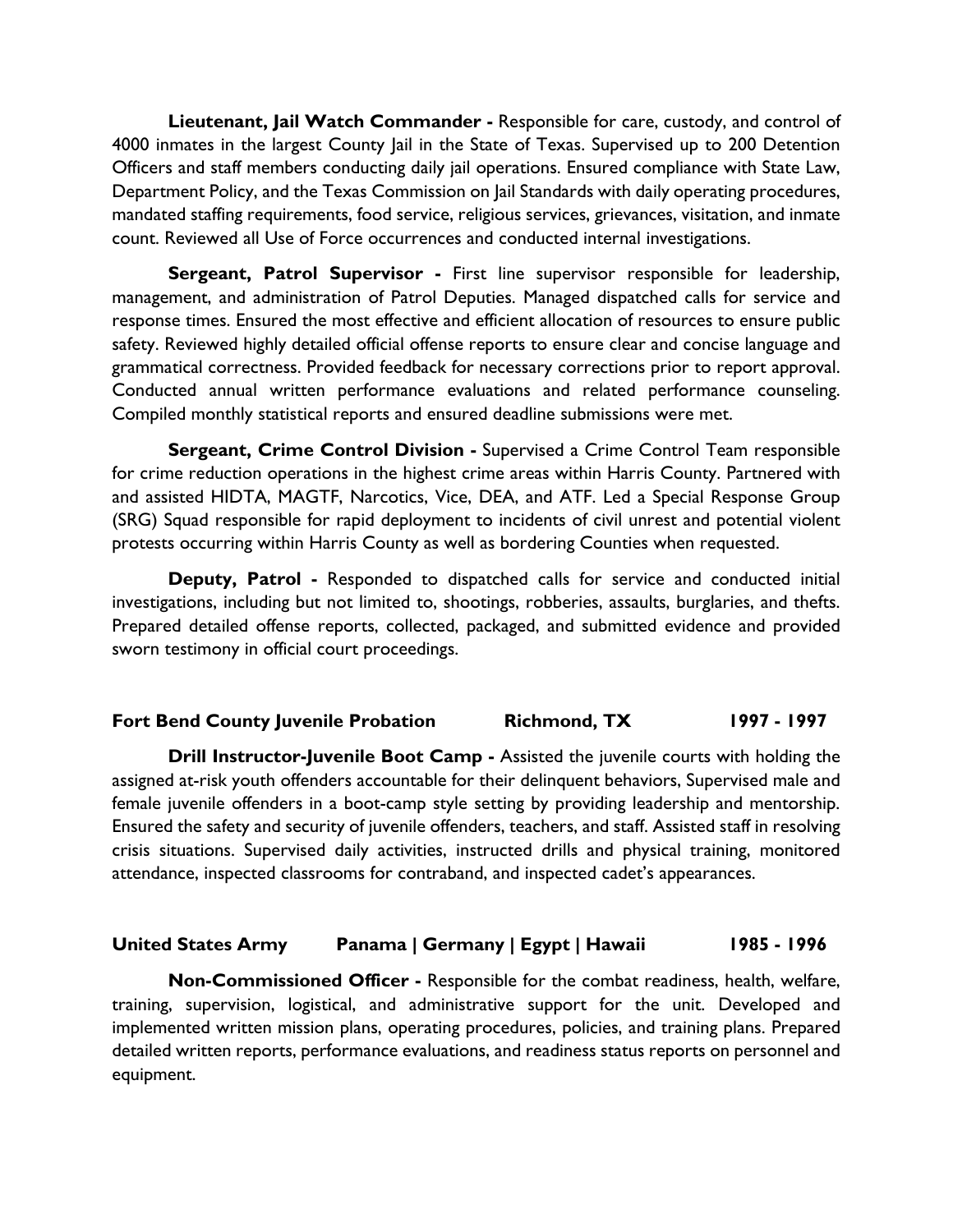**Primary Leadership Development Course (PLDC) Academy Instructor -** Earned Instructor Certification through the U.S. Army Training and Doctrine Command (TRADOC). Provided mentorship and formal instruction for soldiers beginning their first leadership role in the U.S. Army. Conducted weekly student counseling sessions in the areas of academic performance and professional development. Maintained gradebook, proctored exams, and conducted tutoring sessions to ensure student success.

### **CLASSES TAUGHT**

(Law Enforcement & Military)

Professionalism & Ethics Criminal Street Gangs Los Zetas Drug Trafficking Organization Sexual Harassment Prevention Equal Opportunity Prejudice & Discrimination Cultural Competences Written Communication Critical Thinking & Problem Solving Effective Listening Public Speaking Training Management / Crisis Intervention

Army Values, Ethics Followership and Servant Leader Team Building & Conflict Management Developmental Counseling Laws of War - The Geneva Conventions Training Management Ethical Problem Solving Military Justice and Discipline Suicide Prevention for Leaders Composite Risk Management (CRM) After Action Review Health & Fitness

#### **SERVICE**

Combined Law Enforcement Agencies of Texas – Harris County Employees Organization (CLEAT-HCEO) Chairman – Captains and Lieutenants Committee Public Affairs Officer (PAO) 100 Club-Houston Lifetime Member Gleannloch Farms HOA Safety Awareness Committee (Founding Member)

#### **PROFESSIONAL MEMBERSHIPS** (Current & Past)

Veterans of Foreign Wars (VFW) Combined Law Enforcement Agencies of Texas (CLEAT) Harris County Employees Organization (HCEO) Mexican American Sheriff's Association (MASO) Fraternal Order of Police (FOP) Harris County Deputies Organization (HCDO) Texas Gang Investigators Association (TGIA)